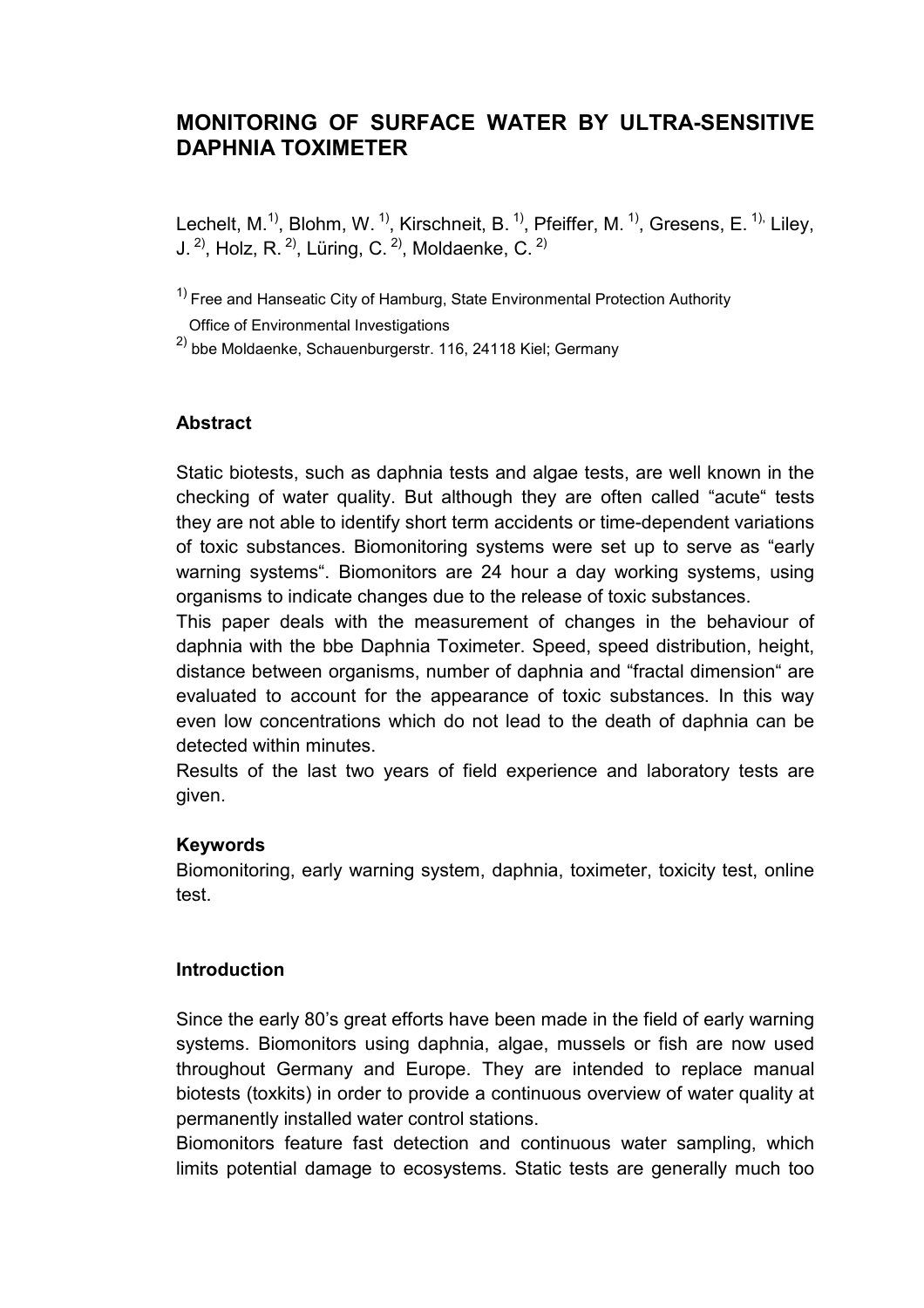slow for this. The static daphnia test, for example, prescribes a reaction time of 24 or 48 hours.

A further disadvantage is that it is difficult, and in most cases impossible, to take the sample at the moment of the actual occurrence. The result may be that at the moment of sampling the toxic release has passed the sampling point. Although the biosphere of the water may be severely damaged, a toxkit would fail to indicate this state. A repetition rate of one test every 10 to 30 minutes is required. This means that up to 50,000 tests per year have to be performed. The required rate precludes the use of "toxkits" because of their enormous costs.

To minimise the costs, biomonitors have to work unmaintained for at least 7 days continuously, with permanent sensitivity. Sensitivity implies a stable working system over the whole week, low detection limits for toxic substances and fast reaction times in case of toxic events. Many systems do not meet all of these requirements in combination.

The bbe Daphnia Toximeter was developed, not only to detect mortality rates, but also to evaluate changes in the behaviour of daphnia. Camera observation and a computer aided evaluation system are used. Fast reactions can be detected over a wide range of toxic concentrations. Stability was tested and the results of sensitivity tests over a 2 year period are presented.

## **Materials and methods**

Operation principles are demonstrated in figure 1. A cross-flow filter takes pre-filtered water ( regular 100 µm filter width) out of a current flow. To keep the daphnia at a definite temperature a peltier cooling system is installed between the measuring chamber and filter system. Additionally, an algae solution can be added to keep the daphnia behaviour independent from the food concentration in the water sample. The daphnia chamber itself is illuminated with red light, not visible to daphnia, but excellent for observation with a camera-system. Under normal conditions e.g. operation without toxic events, the test runs continuously, without any maintenance, for about seven days.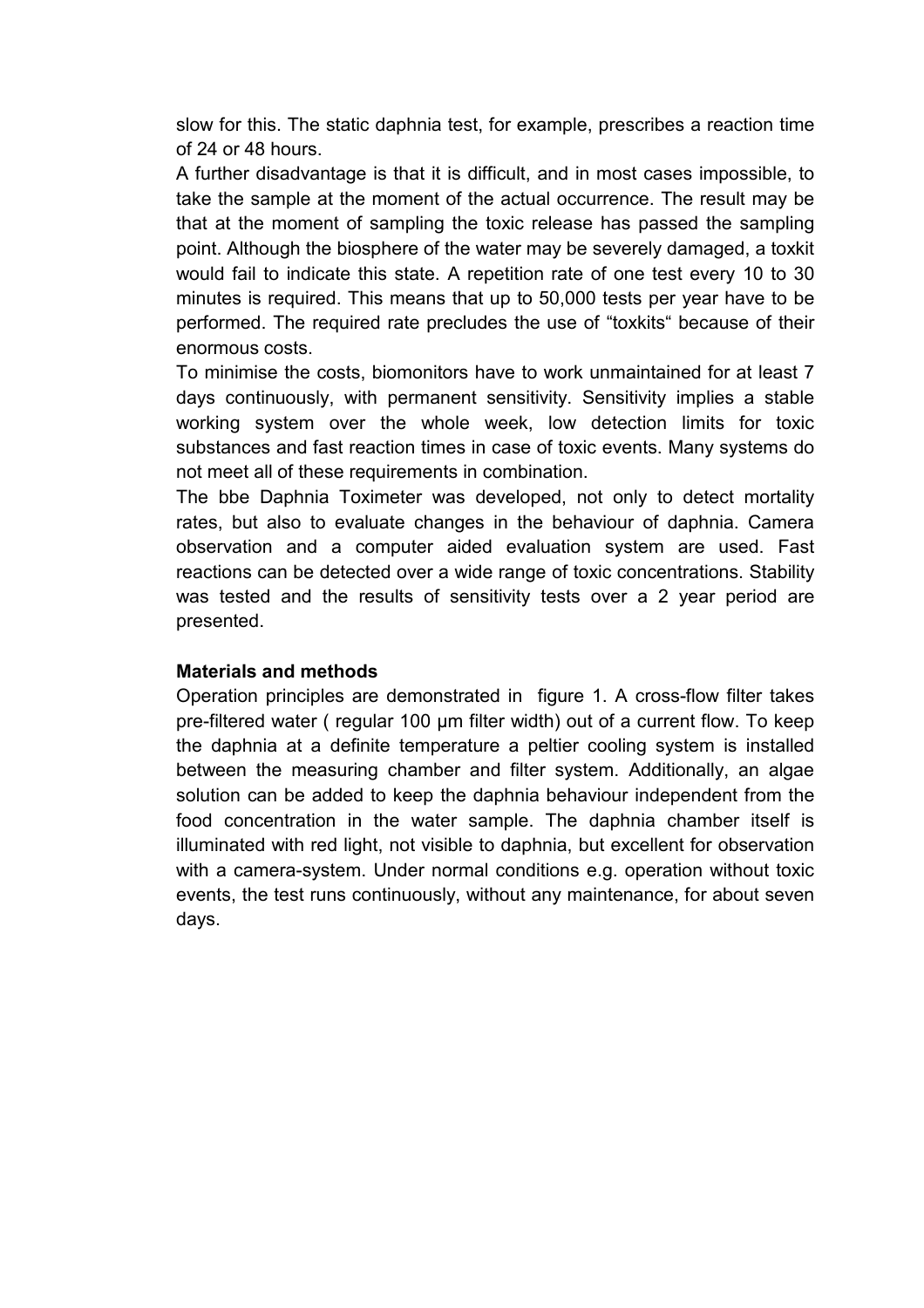

figure 1 Diagram of water circuit

To direct the daphnia, sunlight is simulated by a yellow LED at the top of the chamber. The camera in the back records the scattered light of the daphnia.

The peristaltic pump provides the daphnia with 0,5-2 l/h of sample water. Within this range of flow rates the behaviour of swimming daphnia hardly varies.

The second circuit provides the peltier elements with water to ensure the efficiency of the water temperature control system. All of the materials are inert (mostly teflon) except for the tubes of the peistaltic pump.

The daphnia are fed by periodically adding to the algae (Chlorella vulgaris) to the sample stream from a continuously operating fermenter. This e[ns](#page-20-0)ures that daphnia behaviour does not depend on occasional feeding<sup>1</sup>. On average, a biomass of Chlorella equivalent to 5 µg/l Chlorophyll, or more, should actually be available for the daphnia. The chemostatic working fermenter produces fully grown algae. The fermenter content is 0.5 Litres. About 0.2 l/day nutrient solutions are added.

25 black and white pictures/second are taken by a camera and all evaluations are made online every minute. The digital levels range between 0 for white and 255 for black background points. 756 \* 581 points are taken into account by the camera system.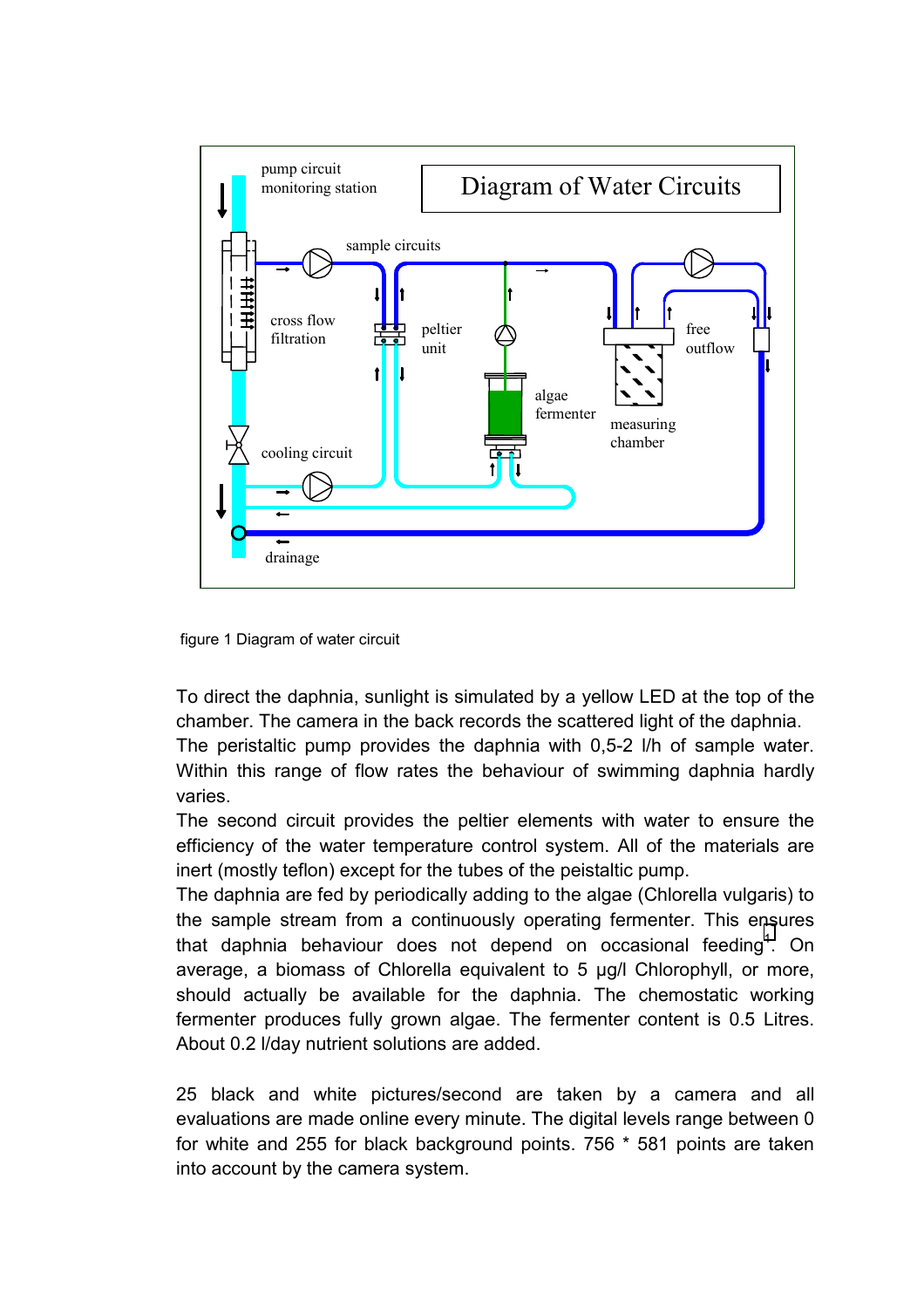

figure 2 Software Graphic Elements: moving daphnia on the left, described traces in the middle, temperature control parameter on the right

At the outset, and periodically thereafter, the background of non-moving objects is determined. Before further evaluation of a single picture begins the grey levels of the background points are subtracted from every point of the picture just taken. This procedure allows clear identification of daphnia. (figure 2, left side). Further, the centre of every single daphnia in every picture is counted, the movement of the centre points is calculated by vector analysis and traces can be determined (figure 2 centred picture).

In addition to the determination of moving daphnia, the determination of the traces allows the calculation of the following parameters:

- medium speed
- speed distribution, velocity class
- height
- distance between daphnia
- number of moving daphnia
- fractional dimension

## Average Speed

Through the time information of the scanning intervals and the sum of the distance vector, the sum of the current speed is constantly available. Under observation of the actual chamber size, the speed of the physical size in cm/s is conveyed.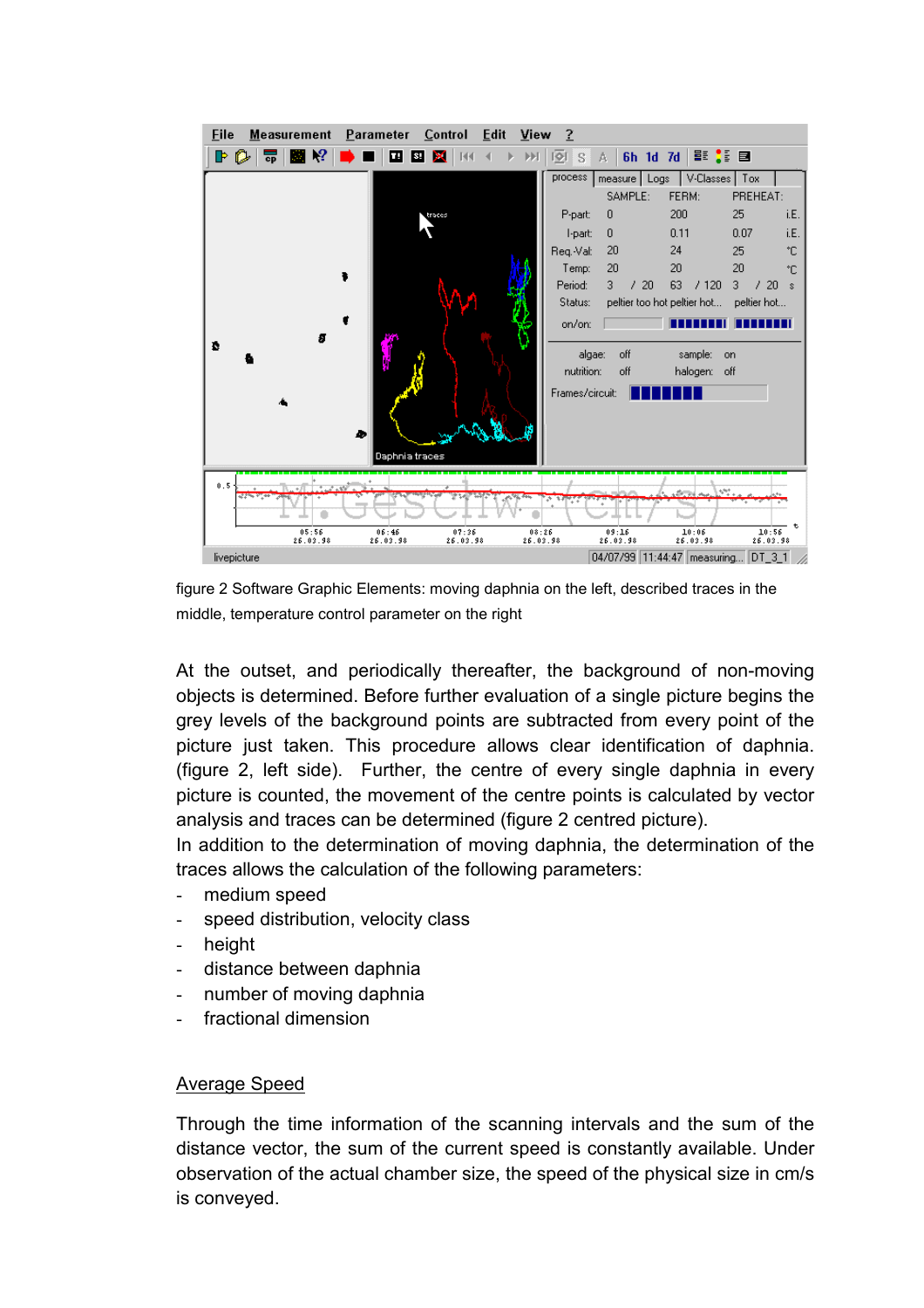

figure 3: Average speed

Figure 3 shows a normal course of the medium speed without any irregularities. The dots are the individual values in a period of one minute. The line consists of values standardised over a period of ten minutes. The possibilities of the dynamic recognition of jumps from this curve are evaluated by the Adaptive Hinkley Detector<sup>[2](#page-20-0)</sup> (ADH).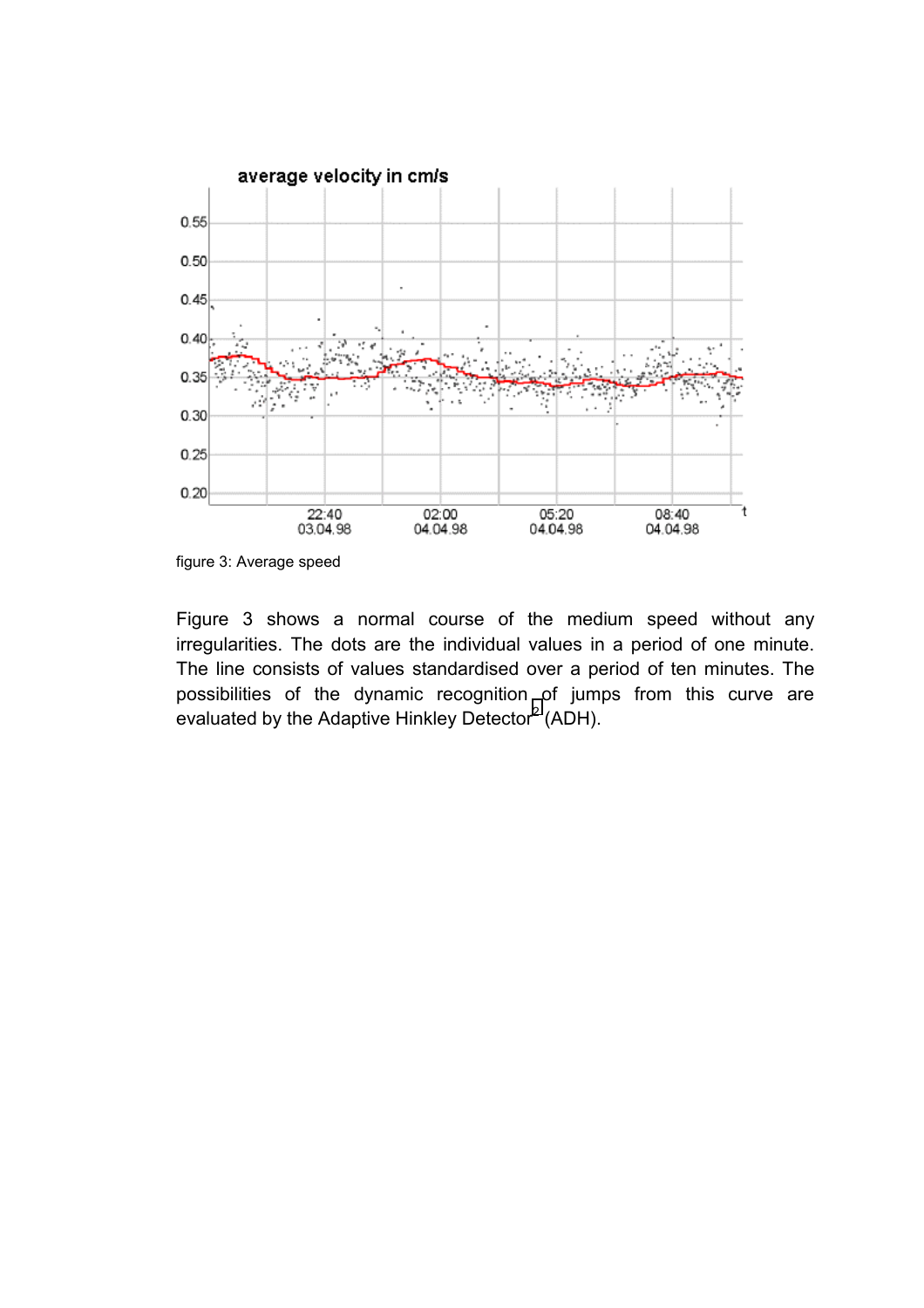## Speed Classes

In addition to average speed, momentary speeds can be divided into classes. From this, the momentary values in the area (classes) are divided and, after an accumulation time, shown as percentage values.

The momentary values are only taken into account with the shortest track lengths and each value is standardised over this length. In the experiment it was shown that the speeds generally spread out around the normal value of 0.5 cm/s, and values above 0.8 cm/s are reached only rarely. For this reason the following classes are defined.

- slow daphnia: smaller than 0.2 cm/s
- daphnia classes in the region of 0.2 –1.0 cm/s in 0.1- steps and
- very fast daphnia likewise defects larger than 1.0 cm/s



Figure 4: Speed Classes

Figure 4 shows the distribution of speeds during normal behaviour of the daphnia. Through classification groups of slow and fast daphnia, and defects are revealed. In data evaluation after an incident, the speed classes are an important means of ensuring accuracy in the assessment of changes in the behaviour of daphnia.

## Speed Class-Index

This index is calculated from the information of the speed classes. In this process, the percentage of daphnia swimming faster than 0.2 cm/s (medium speed) and 0.2 cm/s slower than medium speed, are added together and displayed as a measurement. This, together with the mid-speed, is an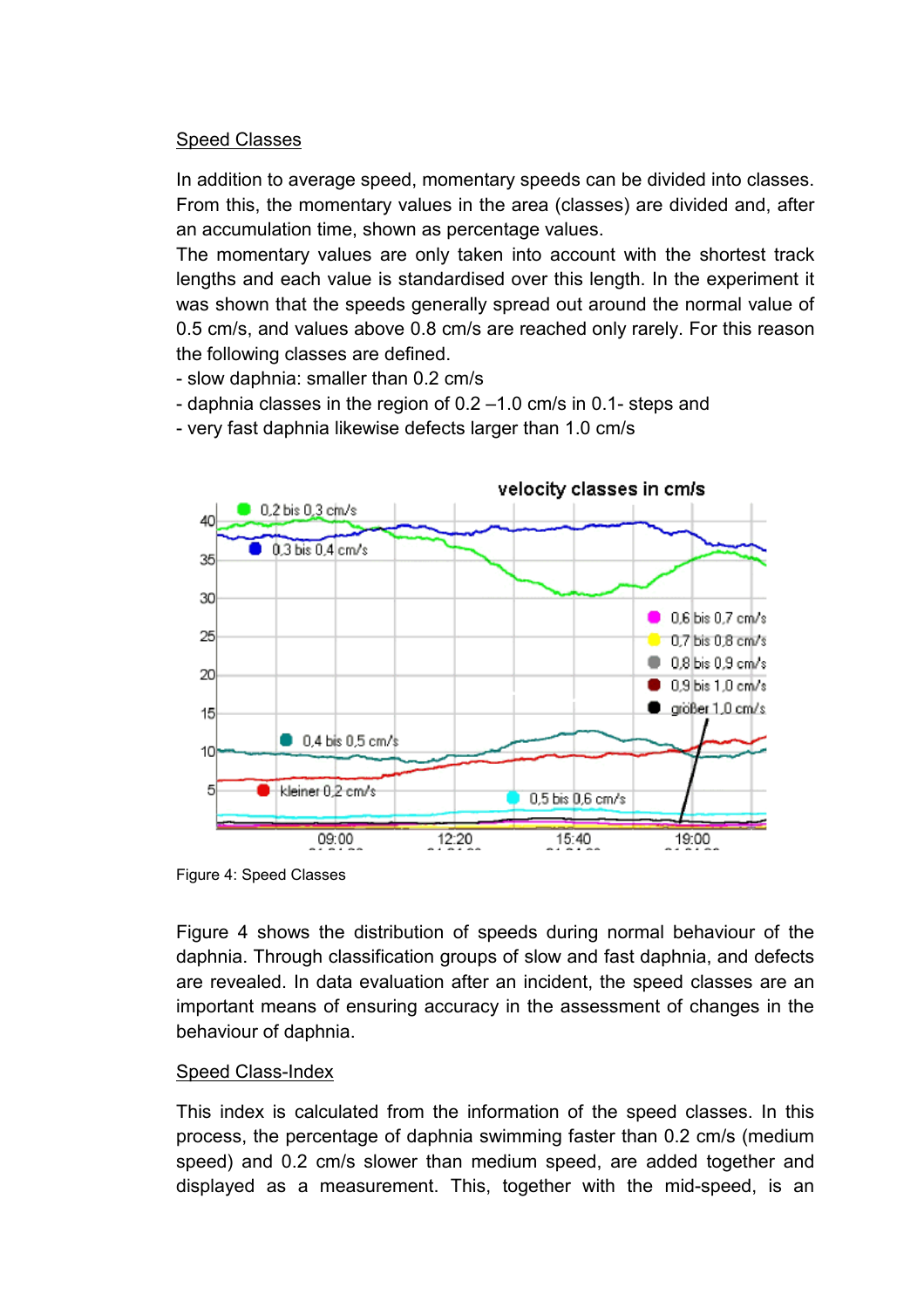important indicator for changes in the behaviour of the daphnia. For this reason dynamic recognition for this parameter is implemented.

## Average altitude

The mid-level is calculated from the vertical co-ordination of the place information of the daphnia paths. A height profile of daphnia is shown in diagram 5. The line that has been traced connects the individual values to an average value. Dynamic jump recognition is also implemented here.



Figure 5: Average altitude

## Fractal dimension

For detection of daphnia type behaviour (turning, circling) fractal dimension is determined.

Fractal models in nature describe the geometric forms of objects like coastlines, coral reefs, leaves and the movements of animals. In biology, methods from the research of Fractal have been used for many years in evaluation and classification.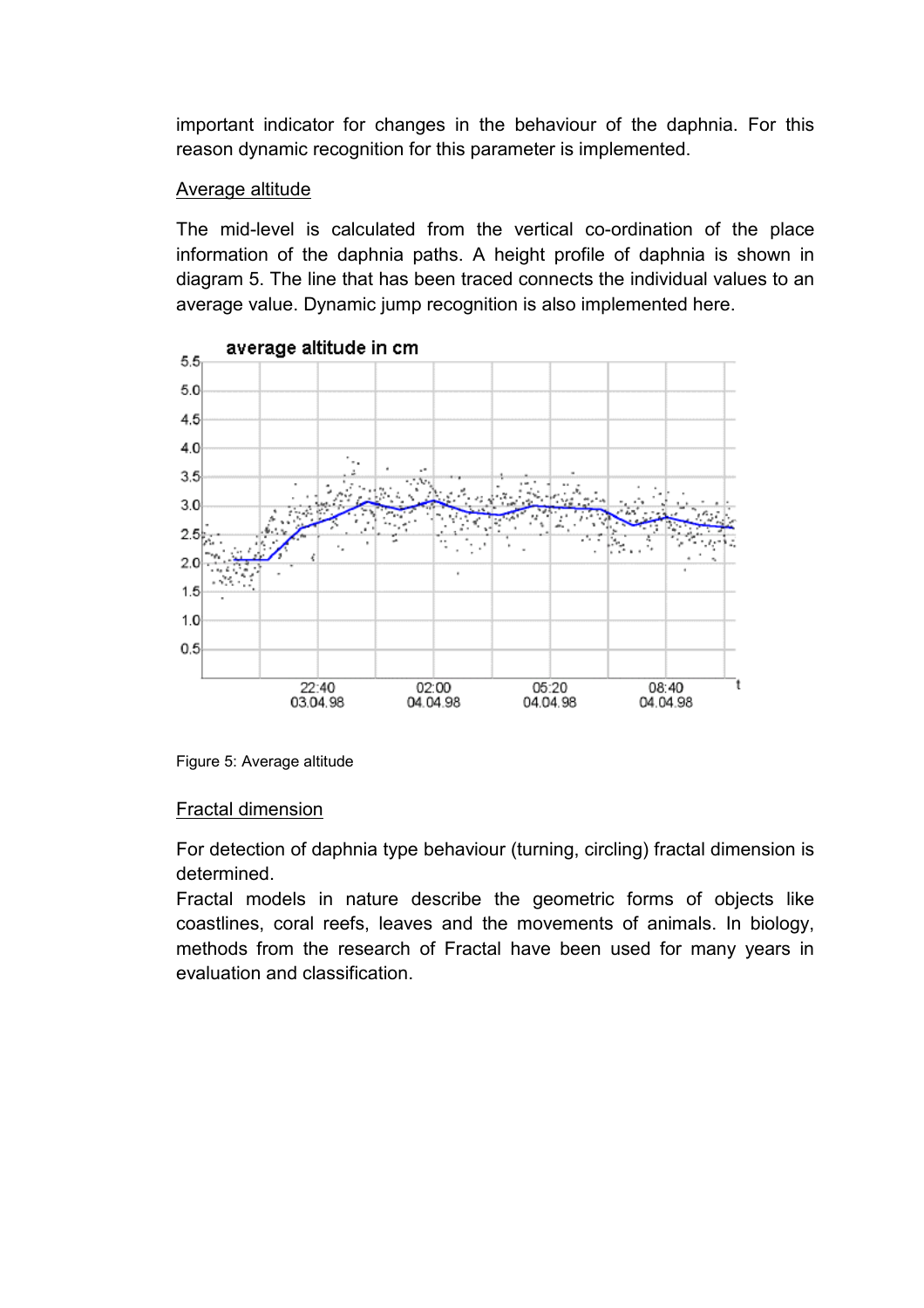

figure 6: Fractal Structures and their Measurement<sup>[3](#page-20-0)</sup>

The most important discovery from fractal theory is that the length of a curve depends on the ruler length with which the curve is measured. This fact is illustrated in figure 6. The curve in diagram (a) has a complex and irregular nature. Diagram (b) shows that if a series of *N(d)* lines with a length of  $l_i(\delta)$  are placed on top of one another in a fictitious 'pacing out' of the curve, at equal intervals  $\delta$ , this occupies its starting and finishing point on the curve. Thus the Euclidean length  $L(\delta)$  of all of these lines, with a measure  $\delta$  is obtained $3,4$ .

( Formula 1 )

$$
L(\delta) = \sum_{i=1}^{i=N(\delta)} l_i(\delta)
$$

If the number of lines *N* is increased and the ruler length  $\delta$  decreased then the curve is more accurately measured, small fluctuations are reproduced more accurately and the length becomes greater. In the case of fractal shapes, the value of the exact length could only be determined by endless small scanning. It has been shown that these lengths in similar structures obey a simple potency law:

( Formula 2)

 $L(\delta) = K\delta^{1-D}$ 

Therefore  $L(\delta)$  is the length of the curve with a ruler length of  $\delta$ , K is a proportionality constant and *D* is the fractal dimension.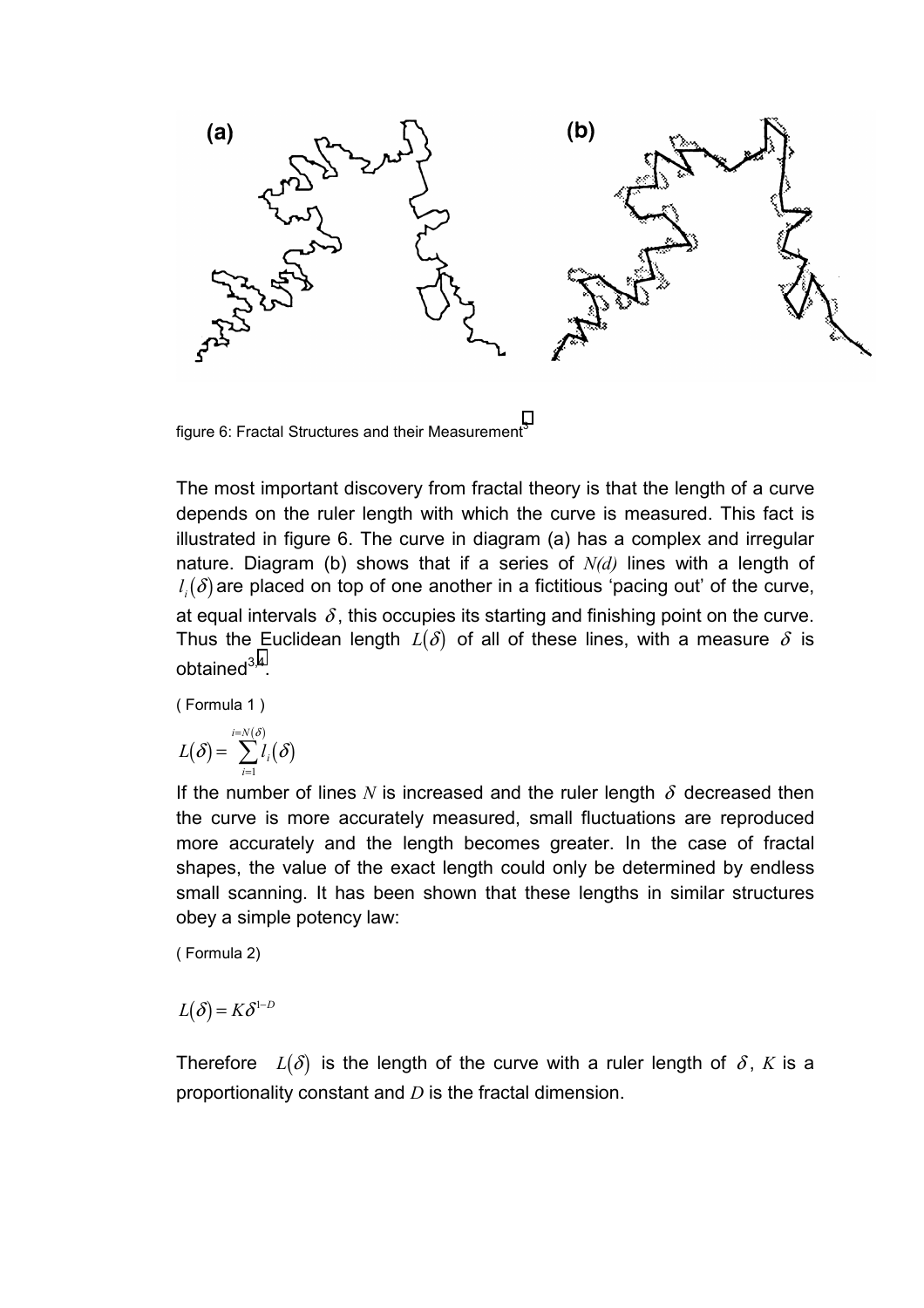

figure 7: Examples of fractal structures

The fractal dimension is thus a measurement for the 'curviness' of a path. In figure 7 three different curve formations are shown for orientation: A straight line (a) has the same length, therefore D=1.

The *Koch* snowflake (b) is a fractal shape and has a dimension of D=1.26, a Brown time series (c) has a dimension of D=1.5. An incidental movement of a part of the plane consequently has a dimension of D=2, since each point is equal, and so at some point the whole plane is affected.

With natural shapes the fractal dimension is not a genuine constant, unlike fractal shapes. However, when natural shapes show a self-similarity the fractal dimension can, in most cases, be determined by regression. These must, however, be individually examined. In particular, it can only lead to selfsimilar effects in parts of a ruler length.

- Calculation of the fractal dimensions over a linear regression<sup>3</sup>.

Here, the length  $L(\delta)$  of the resulting polygons are determined with all complete factors of the entire length (with  $\delta = n * \delta_{\min}$  and  $n \ge 1$ ) and logarithmically applied in a diagram  $\ln L(\delta)$  versus  $\ln \delta$ Subsequently, a linear regression over all points of the curve is calculated.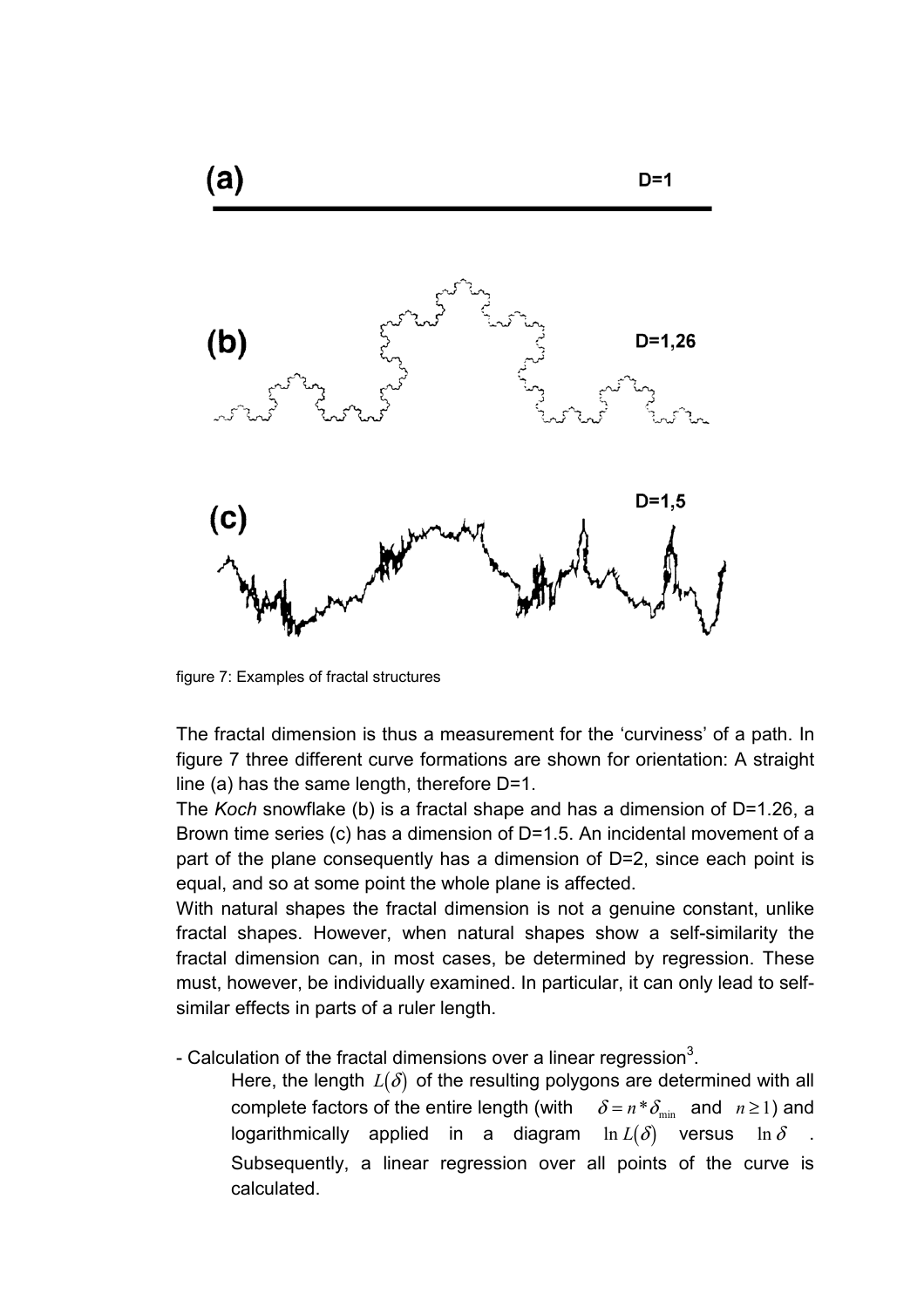

figure8: Fractal dimension through linear regression. The quality of the regression is naturally determined by the similarity of the diagram with a straight line, as is the case in a fractal picture. The further this diagram deviates from a straight line the more difficult it becomes to calculate the gradient. There may also be one or more sections in which the gradient is constant.

- Calculation of the fractal dimension using the box counting method<sup>5</sup>.
	- Using this method a grid of square boxes of side lengths *e* is placed over the curves whose fractal dimensions are to be determined and those segments  $N(e)$  which contain one part of the curve are counted (counting)



figure9: Box counting - Method

If this method is used to measure a straight line, then on halving *e*, twice the number of counted boxes results:  $N(e)$  =  $\frac{k}{e}$  , in which  $k$  is a constant. Should however, in an extreme case, every square be found, a square dependence arises:

( Formula 3 )

$$
N(e) = \frac{k}{e^2}.
$$

( Formula 4 )

Thus other shapes in the plane can be described by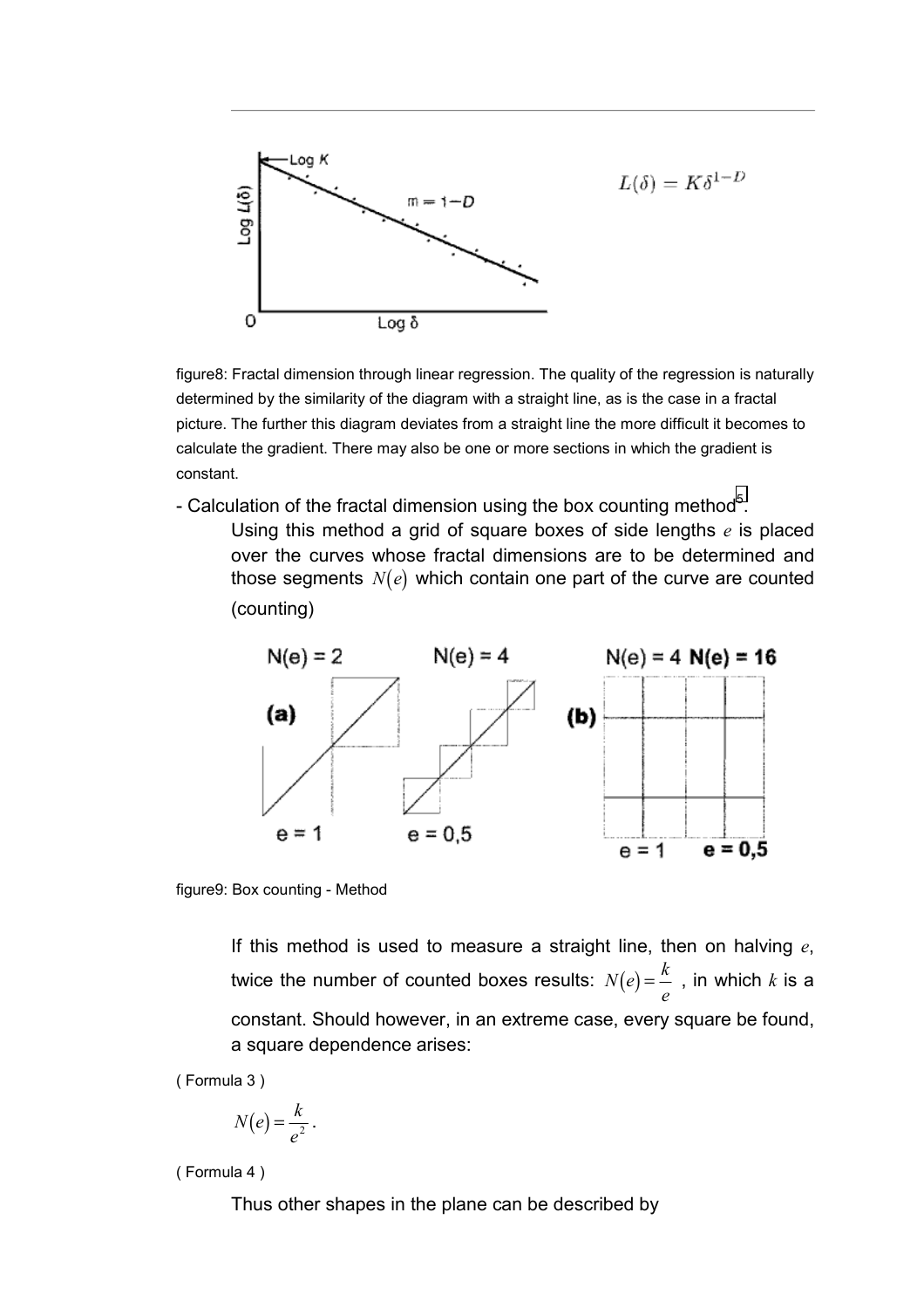$N(e) = \frac{k}{l}$  $=\frac{R}{e^{D}}$ 

in which D lies in the area of 1<D<2 and which is the known fractal dimension.

In order to indicate a fractal dimension for the daphnia paths, only track lengths of a minimum length are used. Reduction to tracks ensures that direction is not altered to become unnatural through interference, as this would considerably influence calculation. By contrast to the previous parameters, the minimum length here equals 150 points.



figure10: Fractal dimension: Actual Measuring Point

The above diagram shows a typical path with diagram. Here a regression shows a fractal dimension of D= 1.29. The box counting method, on the other hand, results in a fractal dimension of D=1.40, since it omits the non-linear part at the end of the curve and only uses the linear part for calculation. Both processes are implemented as independent parameters in the bbe Daphnia Toximeter.

## Number of animals capable of moving

The number of animals capable of movement is a simple but decisive parameter for calculation. In the conception of the parameter so far the number of animals is not reduced. These are independent because of the average value. The advantage of this procedure is the constancy of, for example, the mid-speed in a change in the number of animals by new recognition or by dying off. Of course, when there are only a few daphnia the speed is somewhat affected by rushing, as the data basis is smaller. However, the data can be compared to that for a different number of animals. The number of animals capable of moving is, on recognition of lethal pollutants, a decisive factor. This corresponds to the criterion of the static daphnia test according to DIN or ISO, which evaluates the swimming performance of the daphnia under the influence of pollutants.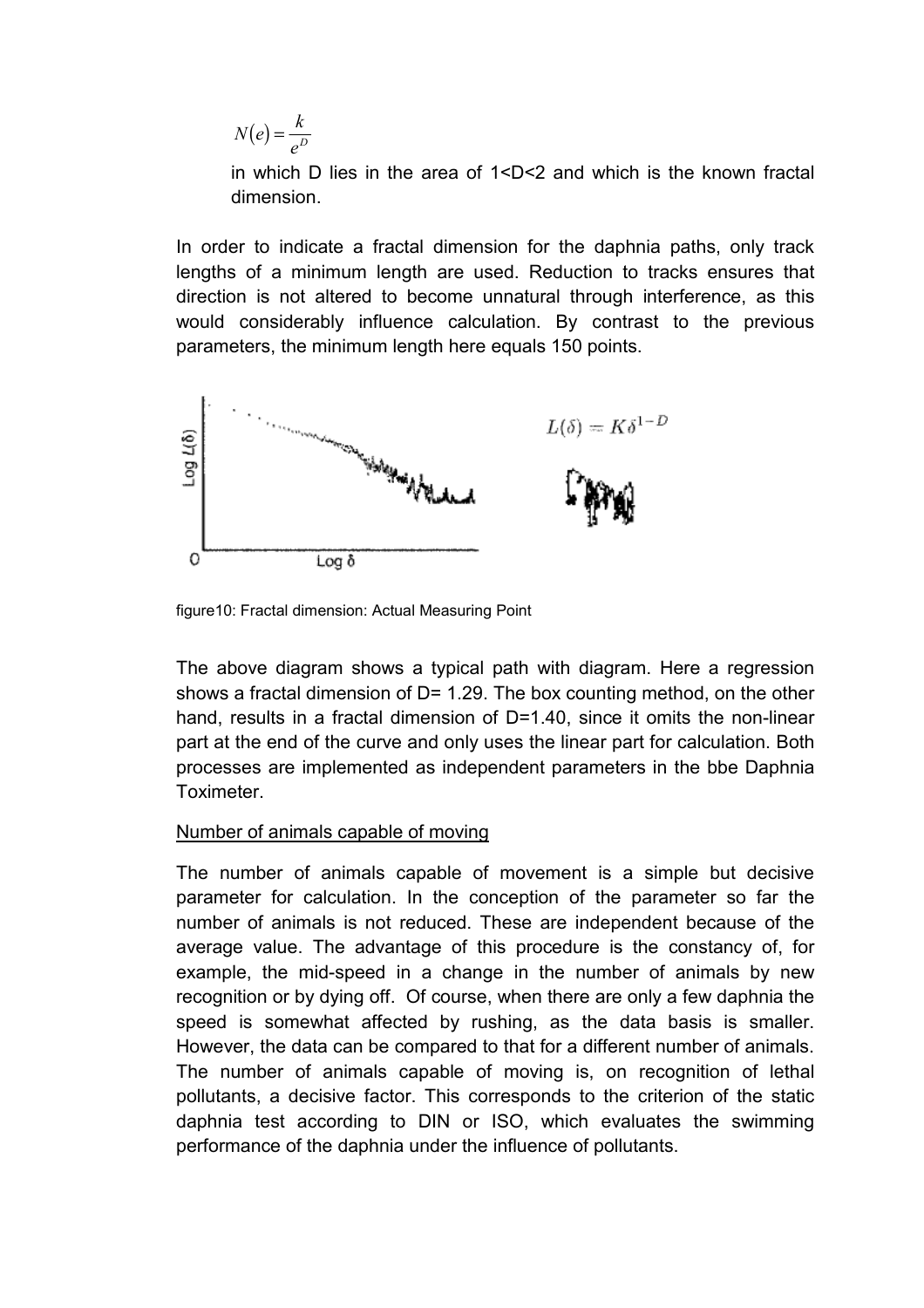## Average Distance

In assessment of group behaviour the average distance between each daphnia is determined.

## Recognition rate

The recognition rate parameter exists because many of the parameters do not explicitly display the data basis, but the statistical reliability clearly depends on the number of used points. This parameter conveys the percentage of actual recognised path points compared with those possible in one measuring period.

The recognition rate is always less than 100% since path points are lost merely through crossing over. A value above 80% has been shown to be reliable.

## Alarm Evaluation

The automatic alarm detection is one of the most important tasks of a biomonitor. For this purpose evaluation and recognition of a significant change in one or more of the parameters is a necessity. The bbe Daphnia Toximeter offers an integral parameter for this purpose: **the Toxic Index**.

The following events are evaluated and allocated weightings:

- − a lower limit V<sub>min</sub> for average velocity
- − an upper limit V<sub>max</sub> for average velocity
- − a deviation in the number of Daphnia entered at the start of the program
- − sudden changes in fractal dimension detected by a separate ADH
- − sudden changes in fractal box counting detected by a separate ADH
- − sudden changes in speed-class index detected by a ADH
- − sudden changes in average height detected by a separate ADH
- − sudden changes in average distance detected by a separate ADH

The toxic index of a measuring period is gathered from the current event weightings and compared with adjusted alarm limits, the weighting factors depend on the importance of the event.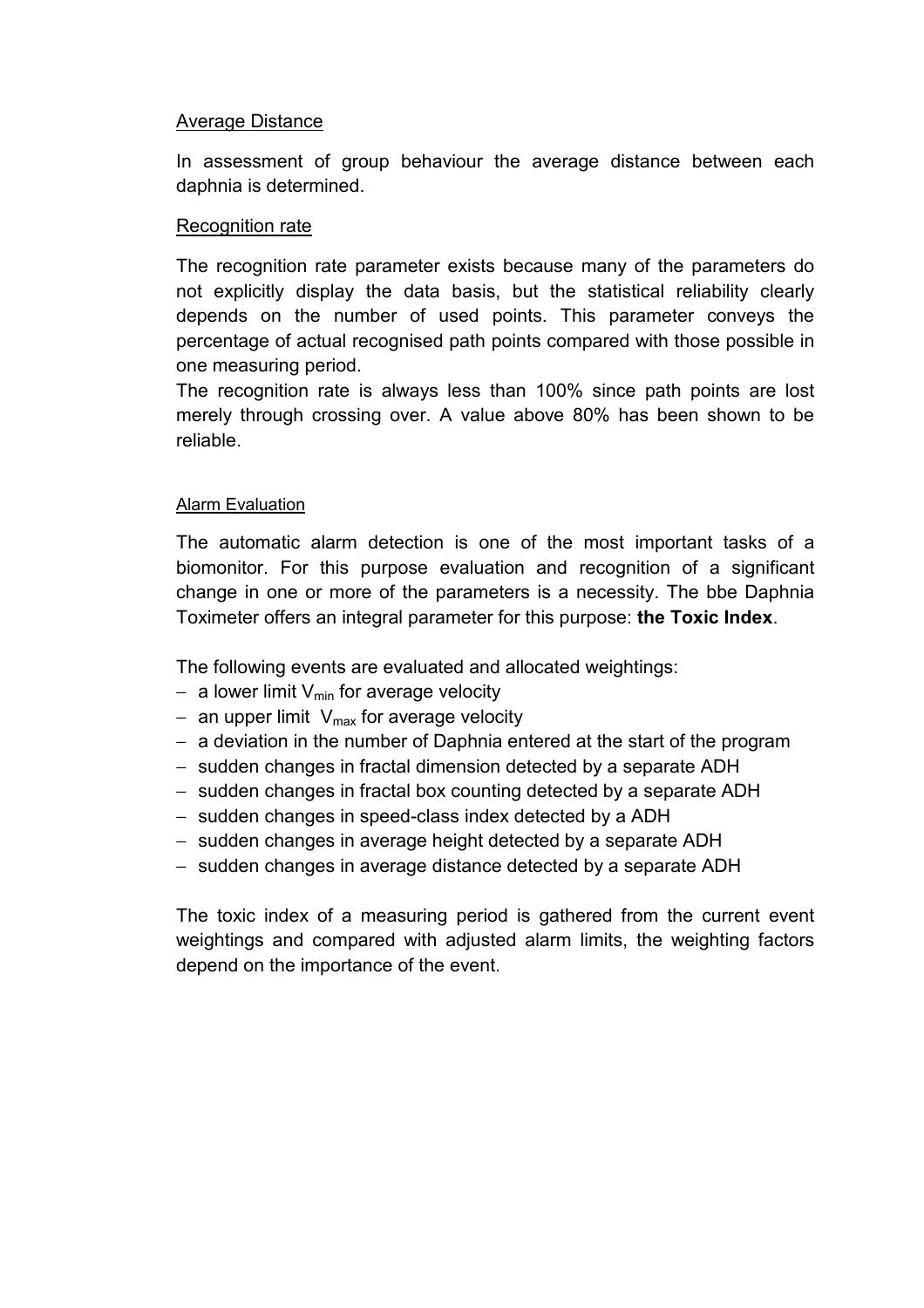

figure11: The Toxic Index and the Colour Coding

For basic evaluation the current alarm condition coded with the traffic light colours GREEN-AMBER-RED is printed at various situations.

• Speed limits

Here the minimum and maximum speed limits are displayed and on reaching these, provided with weighting factors.

## • Number of Daphnia

The current number of the animals capable of movement is constantly compared with the amount at the start. A reduction is entered into the sum of the event weightings, along with a weighting factor & difference number.

• The Hinkley Channels

The Hinkley detector is deployed for recognition of sudden changes within the measuring parameter.

- − average velocity
- − fractal dimension
- − fractal dimension box counting
- − speed-class index
- − average height
- − distance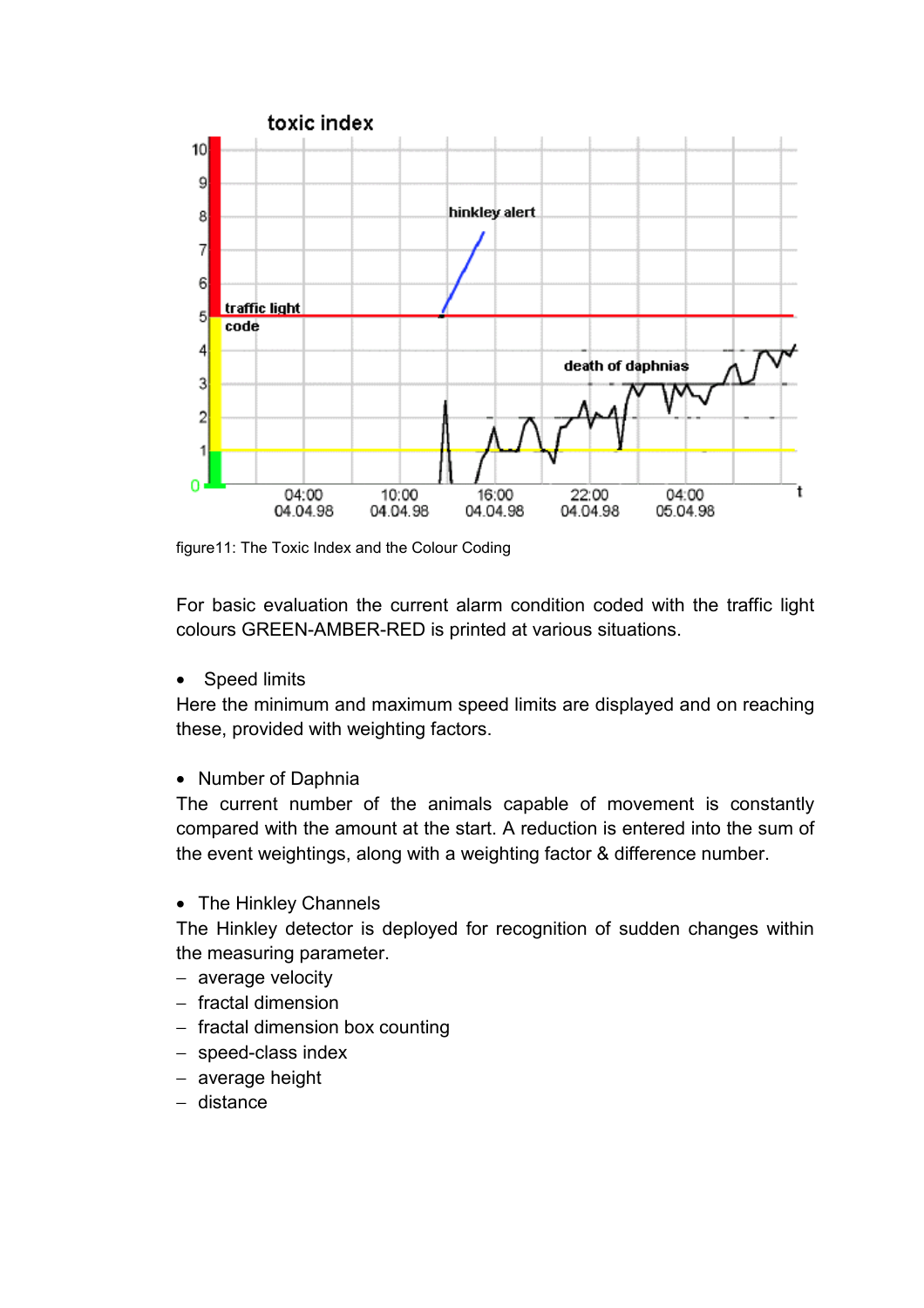## The Hinkley Detector

D.H.Hinkley<sup>[6](#page-20-0)</sup> introduced the classic Hinkley detector. It was originally used to detect "switching" (sudden changes) in conductivity, while measuring cells. In doing this data was recorded by a so-called Patch-clamp experiment, in which "switching" could be shown to have "occurred[".](#page-20-0) The foll[ow](#page-20-0)ing formulae describe the procedure of jump recognition (Schultze<sup>7</sup>, Hansen<sup>8</sup>)

( Formula 5 )

$$
g(t) = g(t-1) + z(t) - \frac{\mu_1 + \mu_0}{2},
$$
  

$$
g(t) = \begin{cases} g(t) & \text{if } g(t) \ge 0 \\ 0 & \text{if } g(t) < 0 \end{cases},
$$

and alert, if  $g(t) \geq \lambda$ 

Following each recording of a new measurement  $z(t)$  at moment *t* the three formulae are worked out one after the other and subsequently the Hinkley sum  $g(t)$  and the result of the (alarm) routine are determined. The following observations are valid for the algorithm:

1.  $g(t)$  changes with every reading of a new measurement  $z(t)$ . In addition the value of  $g(t)$  is taken into account at the previous moment and half of the jump height

half of the jump height = 
$$
\frac{\mu_1 + \mu_0}{2}
$$

with  $\mu_0$  = level before jump and  $\mu_1$  = level after jump.

- 2.  $g(t)$  has 0 as its lower limit.
- 3. Should a significant jump occur, then even the reduction of half of the jump  $(\mu_0 + \mu_1)/2$  can not prevent the increase of  $g(t)$ . This means that following the course of a certain series of measurements  $g(t)$  the adjustable threshold value  $\lambda$  is reached. As a result, the alarm limit is exceeded and a Hinkley alarm is sounded.

The regular Hinkley detector requires that, e.g. because of optical analysis of the entire data,  $\mu_0, \mu_1, \lambda$  are known.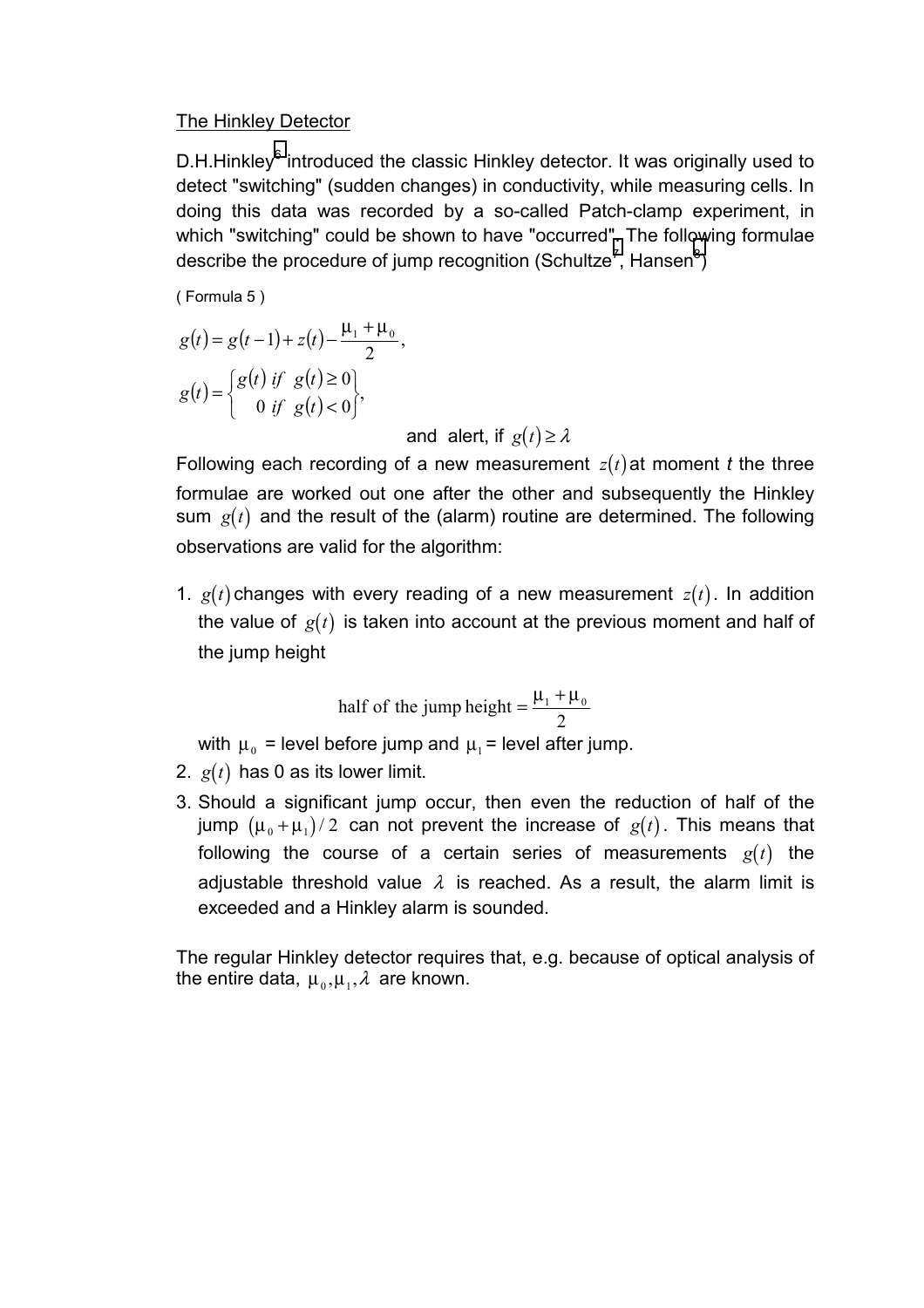

figure12: Recognising a jump using the Hinkley Detector

With the aid of figure12 the principle behind the Hinkley detector can be demonstrated by considering a real jump. The Hinkley sum  $g(t)$  is, within the first 19 measuring points, greater than zero only once, namely at point "10" (t). At this point the measurement is larger than half of the jump height  $(\mu_0 + \mu_1)/2 = 12$  and according to Formula 5, in which  $g(t-1)$  at this moment is zero, therefore  $g(t)$  is greater than zero. From point "20" (t) each measuring point is greater than half of the height of the jump. Each measurement then contributes to the Hinkley-sum  $g(t)$ , which is around half the height of a jump smaller than its actual sum. The measuring point at moment "23" lies slightly over the half jump limit. Its contribution to  $g(t)$  is small. If this measuring point is smaller with regard to its sum than half the jump limit then the Hinkley-sum can (in the meantime) also become smaller. If the Hinkley-sum reaches the Hinkley-limit  $\lambda$  (here at point "24") then the jump is identified.

The form of the Hinkley detector described here is mostly of use in dynamic systems because in, for example, a drifting curve, neither the starting level  $\mu_0$ (then constant) nor the jump level  $\mu_1$ , or the jump  $(\mu_1 - \mu_0)$  is known. A solution to the problem of starting levels had been discovered by the introduction of the drift elimination. If the calculated drift of the measurement curve is subtracted, a curve results which staggers around the zero point. According to this  $\mu_0 = 0$ . It is understood from this that the absolute size of the measurement curve for the certain recognition of a jump  $(\mu_1 - \mu_0)$  is not relevant in this curve.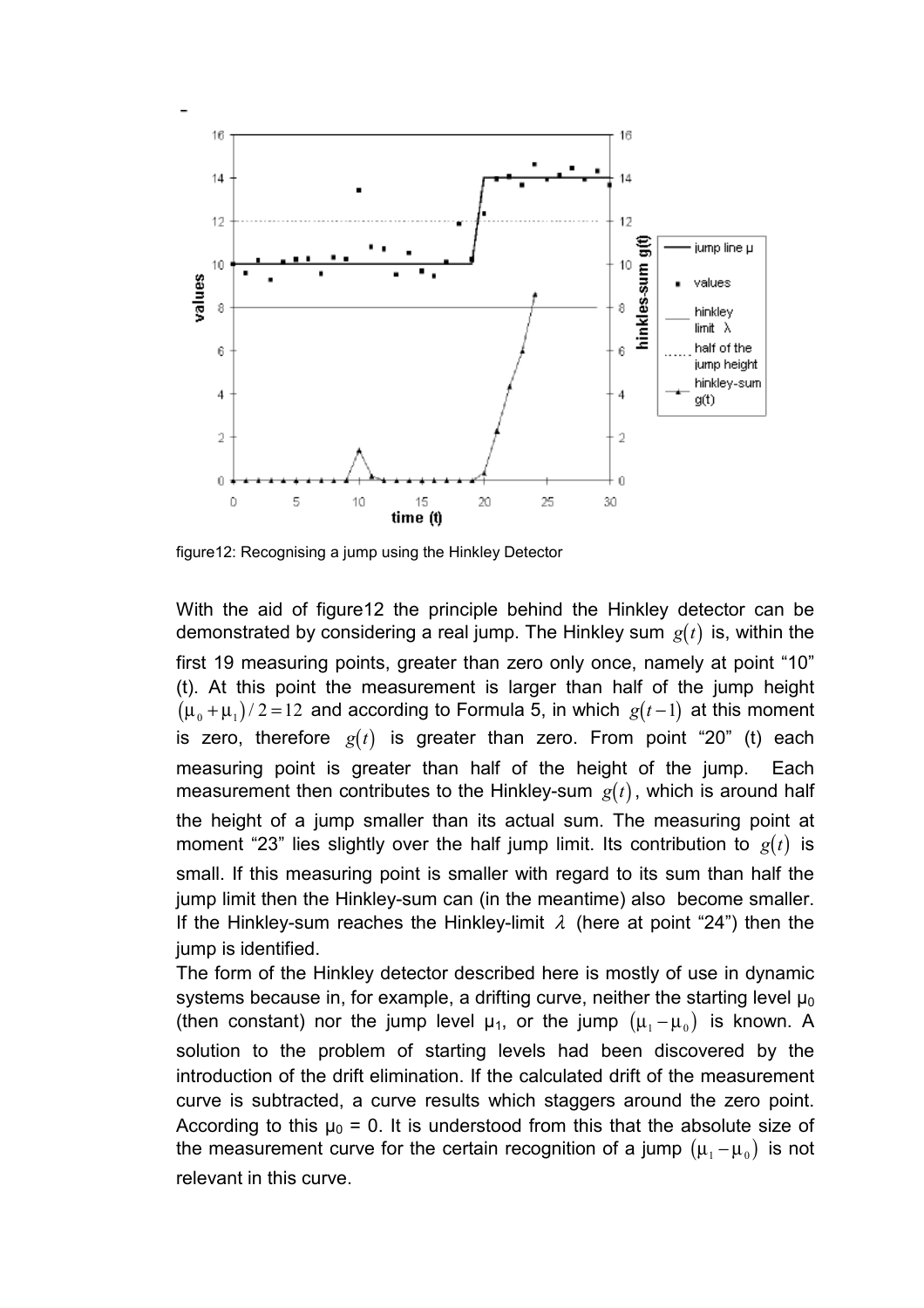The level of jump  $\mu_1$  must however be calculated. It should orientate itself to the noise  $\sigma$  of the previous value. Thus it shall be valid that  $\mu_1 = f(\sigma, k, jump)$ height), with  $\sigma$  as standard deviation over the final measuring points yet to be calculated, with the proportionality constants k=20, and the co-efficient jump height whose optimum is yet to be ascertained.

( Formula 6 )

 $\mu_1 = k * \sigma *$  jump height

 $\mu_1$  should prevent under increasing noise that the Hinkley-sum increases in proportion to the measurements. This is achieved by deducting  $\mu_1$  / 2 from each procedure for summation (formula 5). The alarm limit under increasing  $\sigma$  is not reached, providing merely an increase in noise, but no significant jump, has occurred. The alarm limit  $\lambda = f(Hinkley factor, k_{\lambda})$  itself is a function of the proportionality constant  $k_{\lambda}$  = 200 and of the Hinkley-factor.

( Formula 7 )

 $\lambda = k_{\lambda}$  \* Hinkley faktor

By drawing up the functions  $\mu_1$  and  $\lambda$  it is guaranteed that the Hinkley detector works equally well for any type of curve. This means, in particular, that an increase in noise through changes in the system parameter, or merely through an increase of the average measurement under simultaneous constancy of the signal-noise relationship (relationship of the average impulse measurement to standard deviation) does not affect the quality of alarm detection.

The further development of the Hinkley detector ( Formula 6 ) leads to an adaptive on the system working on noise relationships, which is called the *adaptive Hinkley detector* . Jump height and Hinkley-factor are adjustable values. The factors *k* and  $k_{\lambda}$  are fixed scale measurements ( $k = 20$  and  $k_{\lambda} =$ 200).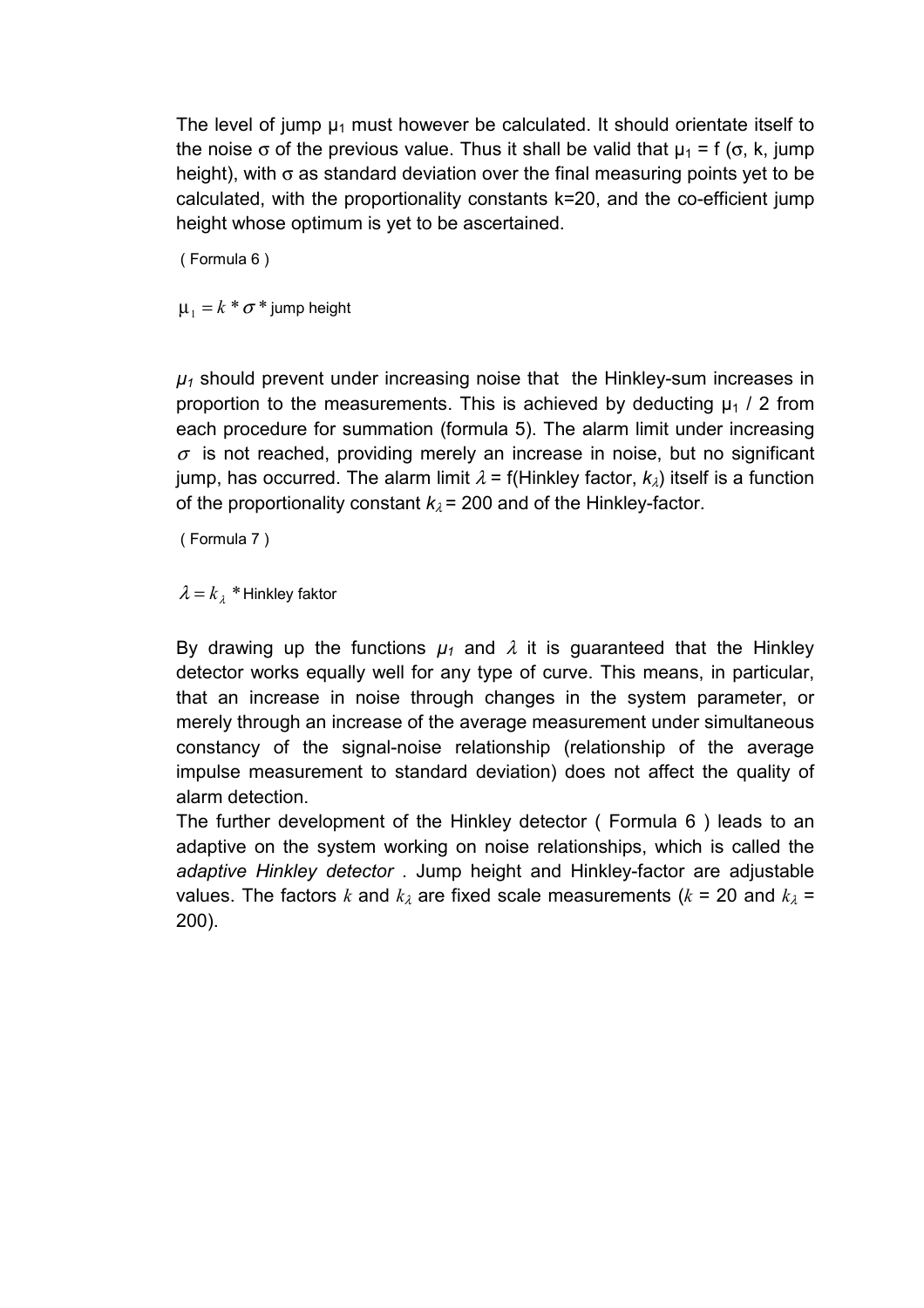

figure13: Hinkley Alarm at the Average Velocity

This algorithm is used in the bbe Daphnia Toximeter. The measurements are first of all standardised over ten minutes and subsequently evaluated. The evaluation contains a linear fit over, generally, 27 measuring points (270 minutes) After a drift elimination the adaptive Hinkley detector is employed and on reaching a threshold value, an alarm is sounded whereby the weighting factor of the corresponding Hinkley channel is activated. The adjustment of the values for the jump heights and the Hinkley factor is thus orientated to the optimal values already displayed, with a jump height of 1.1 and Hinkley factor of 0.6  $^{2,8}$ .

The parameter "medium speed" averages out the movement of all daphnia, while the "speed distribution" classifies all movements in groups. The first group contains all movements of less than 0.1 cm/s, the next group indicates all movements between 0.1 and 0.2 cm/s and so on, until the group showing those of more than 1 cm/s. Changes in speed distribution in relation to the medium speed toward extreme classes are remarkable. The parameter "velocity class" is used to add the percentage of extreme speed classes, such as slower then 0.2 cm/s and faster then 0.8 cm/s.

The parameters "height" and "distance" describe the medium height of all daphnia and the added distance between all daphnia. This makes it possible to take into account that in case of toxic influence, a different behaviour in the form of half the daphnia swimming to the top and half the Daphnia sinking to the bottom, can be recognised.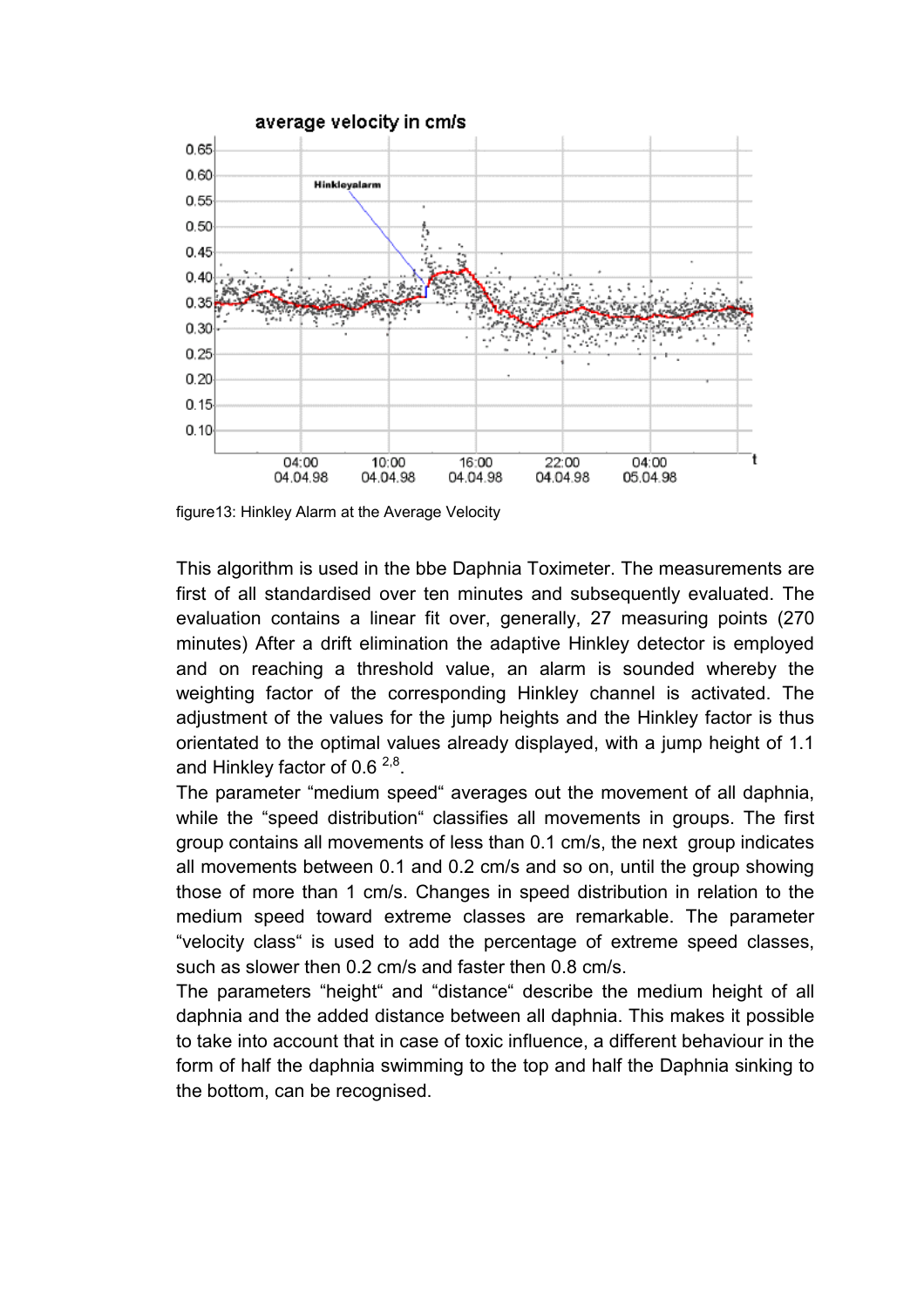

figure 14 shows data without any effect except knocking on the chamber lid with consequent alarm to that moment. On the left side *average speed, frac. dimension, height* and *distance*  are displayed. On the right side *toxic index, speed class index, speed distribution and number of active daphnia* are displayed inclusively. The legend for explanation of the speed classes is also displayed.

It is obvious (figure 14) that data are drifting. Improved mathematical calculation is necessary. In the present case the best examples are the medium speed and the speed class distribution. Daphnia are growing and changing their speed, therefore after some days, the speed classes 0.4 to 0.5 cm/s is preferred, as the number of daphnia swimming in the speed class 0.2 to 0.3 cm/s is reduced.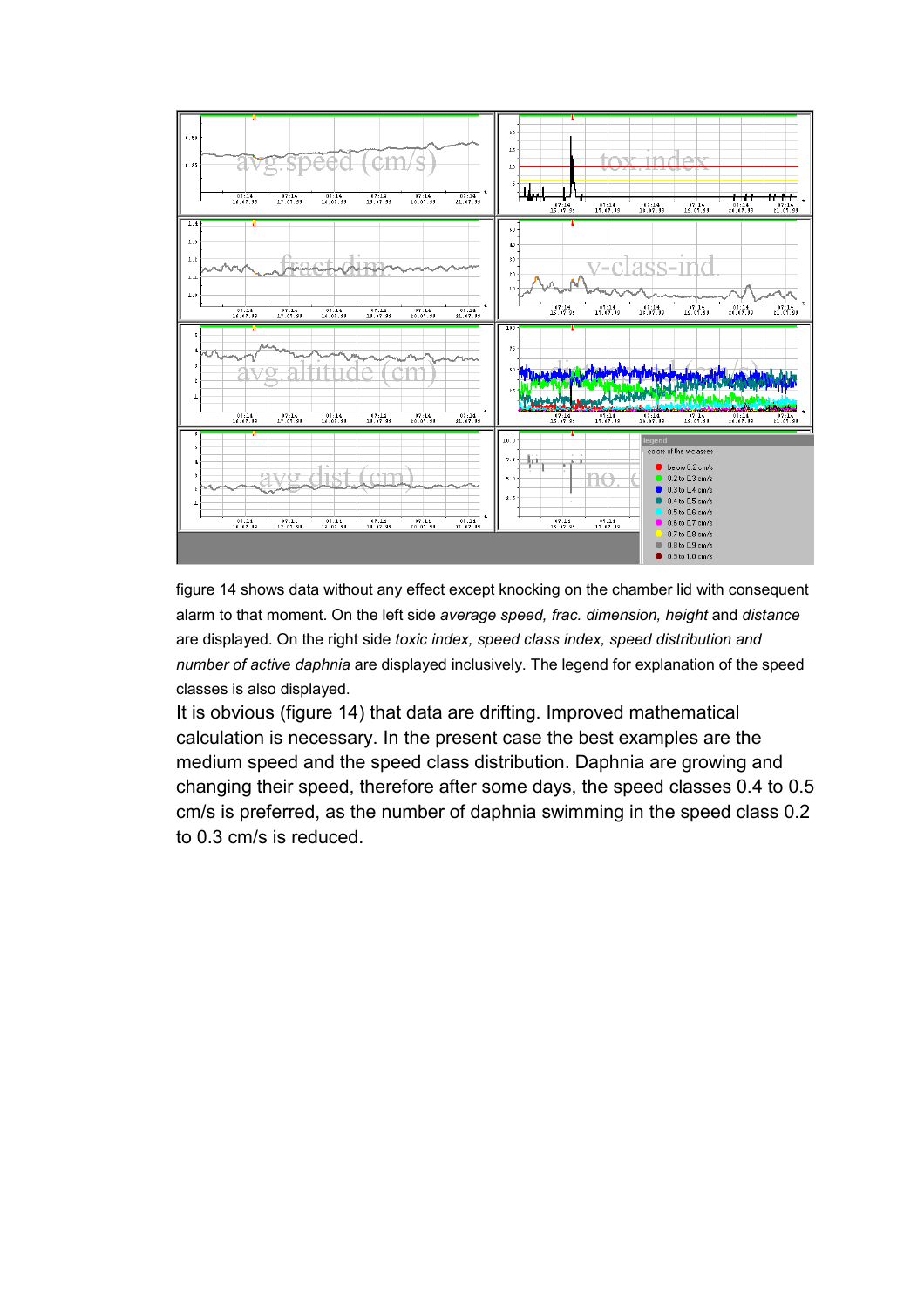# **Results and Discussion**

Toxic events don't usually last for more than a few hours. Consequently tests have to be done with a limited incubation time. Data shown here (figure 15) derived from a two-hour treatment with the chemical compound Trichlorfon. The insecticide Trichlorfon is used in fish farms against parasites.



figure 15 Effect of 2 µg/l Trichlorfon

The dose used causes severe effects on daphnia behaviour. Very soon after treatment (indicated by a printed 'C' on the screen) daphnia swim faster (average speed), they are directed to the bottom (average altitude), they swim closer together (average distance), and the speed classes change to extreme classes (distribution speed, v-class-index). Some of the daphnia show no movements caused by the treatment. The amount of moving daphnia dropped from 9 to 4, but within the next 10 hours 3 daphnia recovered. After 48 hours three daphnia had survived. This results of a 48 hour test are easily obtained by a 30 min observation time course.

The Trichlorfon test has demonstrated the relationship with effects obtained from an 'acute' daphnia test (ISO). To make the daphnia test ultra-sensitive, however, the test-system has to prove that the user will get an alarm, even if the acute test does not show evidence for toxic substances. Figure 16 shows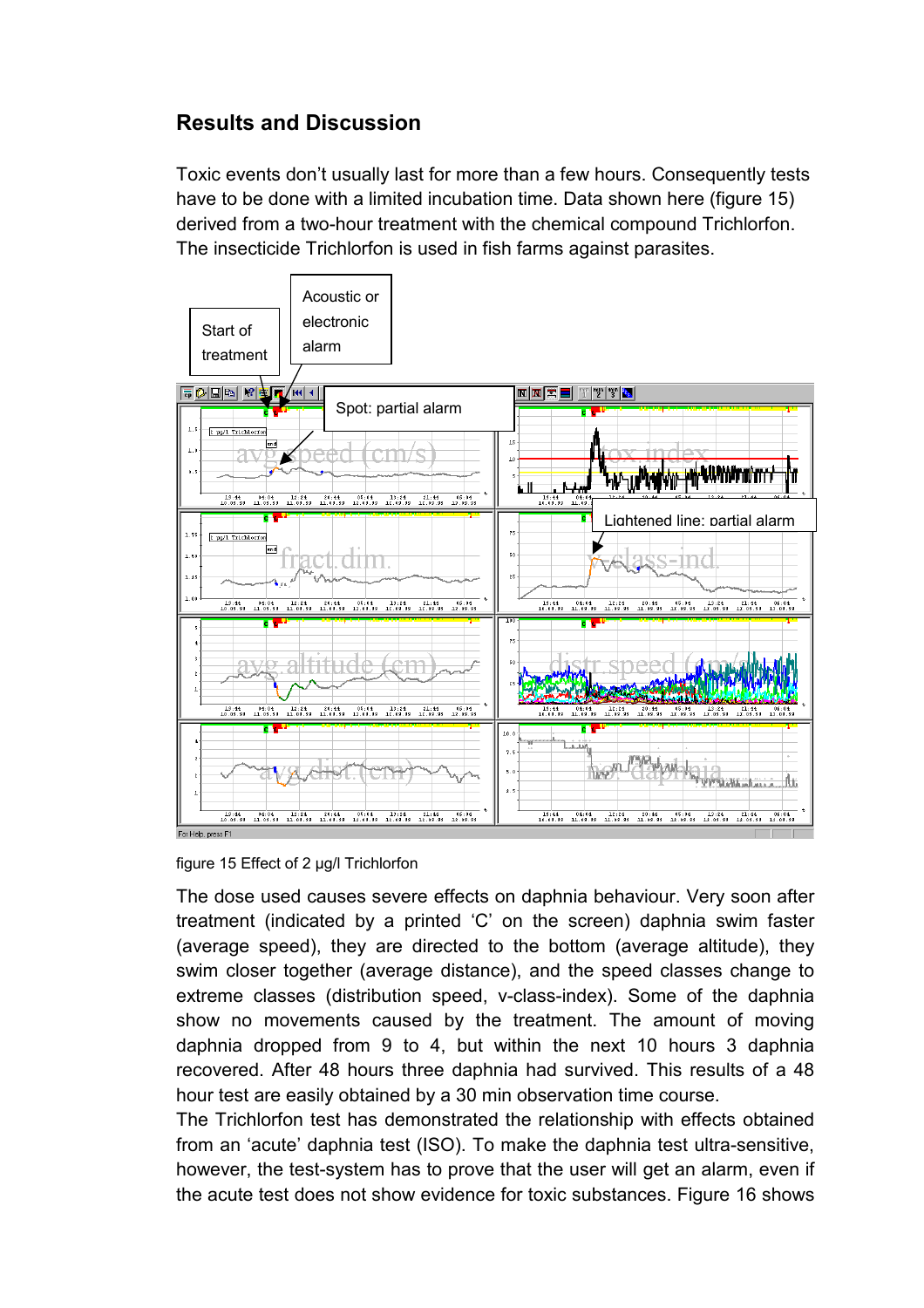the effect of the herbicide Pendimethalin. The concentration used should not actually influence the daphnia. The 'acute' daphnia test shows no effect after 48 hours if daphnia are treated for 2 hours with 100 µg/l Pendimethalin. However, the effect on the daphnia´s behaviour is obviously demonstrated here. The parameters 'average speed', 'fractional dimension' and the evaluation of the speed distribution ('v-class-index') show significant deviation from the normal behaviour pattern. In contrast, average distance and height do not show clear changes and do not contribute to the 'toxic index'.



figure 16 test of 100µg/l of the insecticide Pendimethalin. 8 of 11 daphnia survived the test after 48 h. The living daphnia return to behaviour similar to that shown before the test.

The examples show that of the bbe Daphnia Toximeter is considerably more sensitive than the so called 'acute' 48 h test. With the help of the described bbe Daphnia Toximeter, reliable control of water can be performed and fast response to toxic events is possible. Low maintenance cost (about 4 h per week) makes the bbe Daphnia Toximeter a favourable instrument.

If water is basically diluted it makes sense to use the dilution function of the instrument. The sensitivity is reduced but significant events of pollution can be detected very quickly. Extended algorithms can even help to estimate the distance between the place of event and the monitoring station<sup>9</sup>.

Acknowledgement: We thank Dr. M. Marten from *State Agency for Environmental Protection of Baden-Würtemberg* for helpful support